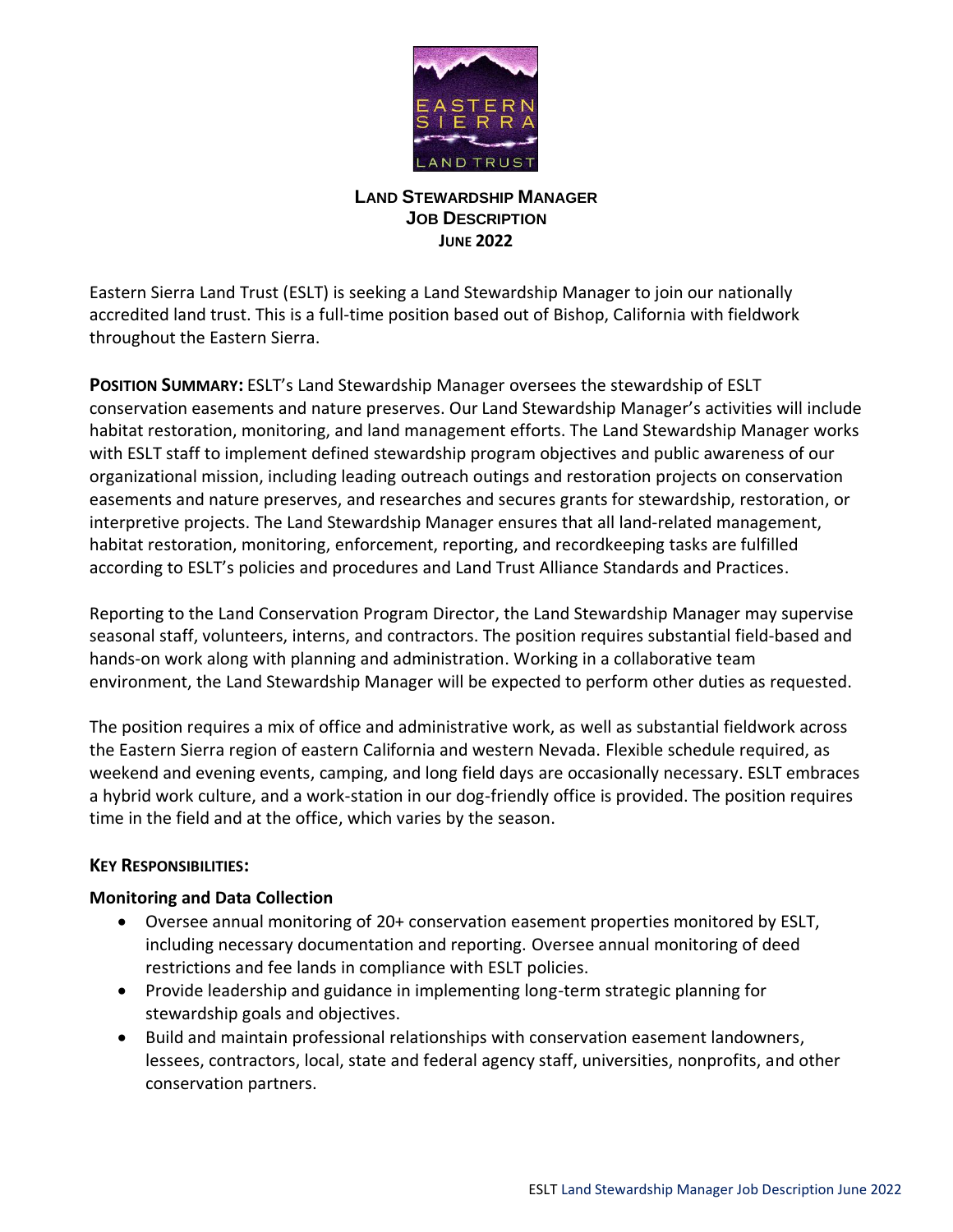- Ensure conservation easement monitoring reports, notices, and restoration plans are completed for landowners and funding agencies. Manage easement notices, requests for approval, violations, and amendments.
- Conduct fieldwork. Collect photographs, notes, and coordinate information that informs conservation easement baseline reports and map exhibits.
- Prepare, update, and implement adaptive land management plans for ESLT preserves.
- Maintain and organize all digital and paper records for preserves and conservation easements, as well as related grants, in compliance with ESLT's Records Policy.
- Prepare GIS maps and use GIS to analyze data.

#### **Restoration**

- Lead ESLT's stewardship and restoration efforts in Inyo, Mono, and Alpine Counties in California, and western Nevada.
- Oversee stewardship activities, including invasive species control, habitat restoration efforts, fence building/repair, equipment maintenance, sign and trail building/maintenance, and ecological monitoring.
- Lead restoration work teams composed of staff, volunteers, and partners. Recruit, train, and supervise volunteers and staff. Coordinate with partners, agencies and experts as needed.
- Research, develop, and implement grant applications for stewardship, restoration, and land protection projects, and administer grant agreements. Work in collaboration with the Operations Director to ensure all grants are accurately billed, reported, and tracked per ESLT policy.
- Maintain and keep all stewardship equipment and tools in good working order and well organized.

# **Outreach**

- Represent the organization, as needed, as a presenter/educator in various situations designed to increase public awareness of the mission and goals of ESLT.
- Develop updated materials and information for ESLT conservation property signage, fact sheets, and web pages.
- Assist with post-closing of land acquisition tasks, including promotion (website, newsletter articles, media release), and dedication event planning.
- Lead outreach projects and public education events including interpretive outings, farm and ranch tours, and assist with fundraising events and other special events as needed.
- Develop and implement plans to provide public access and interpretation of nature preserves.

# **REQUIREMENTS:**

- Bachelor's degree and a minimum of two years related experience in land management or equivalent combination of education and experience.
- Experience working with or knowledge of natural systems. Ability to recognize plant and animal species to complete stewardship and restoration activities.
- Knowledge of and ability to answer questions regarding current trends and practices in conservation, land management, ranching, and natural resource preservation.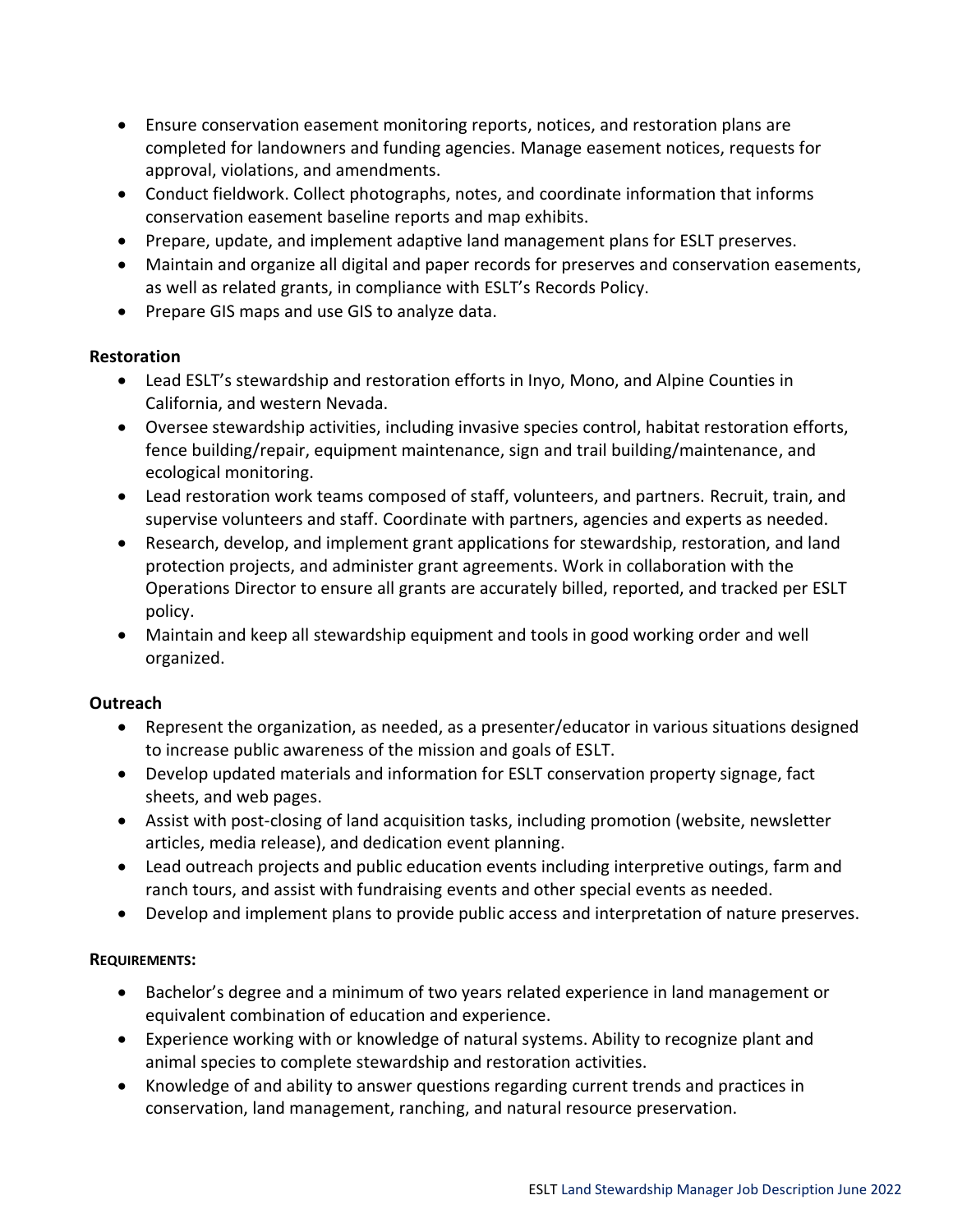- Ability to work in a team environment as well as independently with minimal supervision.
- Ability to manage time and diverse activities under deadlines while delivering quality results and reports.
- Experience with securing and managing grant funding and contract management.
- Experience supervising volunteers, interns, and/or staff.
- Experience using GIS/GPS hardware and software. Working knowledge of software applications (e.g. ArcGIS, Microsoft Word, Excel), and ability to build maps using ArcMap.
- Excellent writing and interpersonal communications skills, as well as attention to detail. Strong aptitude for communicating oral and written ideas.
- Experience hiking in remote and rugged terrain.
- Ability to navigate natural areas using a map and compass.
- When traveling to and working on remote properties, may require camping or staying at a hotel for up to a week at a time.
- Must have (or be willing to get) a valid driver's license with insurance.

#### **DESIRED KNOWLEDGE AND SKILLS:**

- Knowledge of terrestrial and aquatic ecological principles with an emphasis on sagebrush steppe, wetlands, and Sierra Nevada ecosystems preferred.
- Experience in horseback riding, using ATVs, manual transmission vehicles, and driving on narrow and steep dirt roads with trucks and trailers.
- Experience resolving difficult stewardship issues with landowners while maintaining a strong track record of positive working relationships.
- Familiarity with Land Trust Alliance Standards and Practices for stewardship.
- Experience interpreting aerial and satellite imagery.
- Rangeland management experience.

#### **Working Conditions**:

This position requires approximately 50% field work and 50% office work. This percentage is season dependent and you may find that 90% of your time is spent at a computer in winter and 80% in the field in summer. When working in the field, this position requires working outside in variable outdoor weather conditions, including hot and dry conditions at high elevation, at remote locations, on difficult and hazardous terrain, and under physically demanding circumstances. Requires considerable physical exertion and/or muscular strain including frequent standing, bending, twisting, lifting, and push/pulling, long hours in isolated settings often alone, and hiking over several miles through mud, creeks, desert, and mountain terrain. This position requires work in an environment with the possibility to encounter ticks, mosquitoes, venomous snakes, and bears.

ESLT is committed to cultivating a staff that is representative of the communities we serve. We are open to the possibility that a great candidate for this job may not precisely meet all the above criteria; if you believe you're the right person for this job and can persuasively make that case, we encourage you to apply.